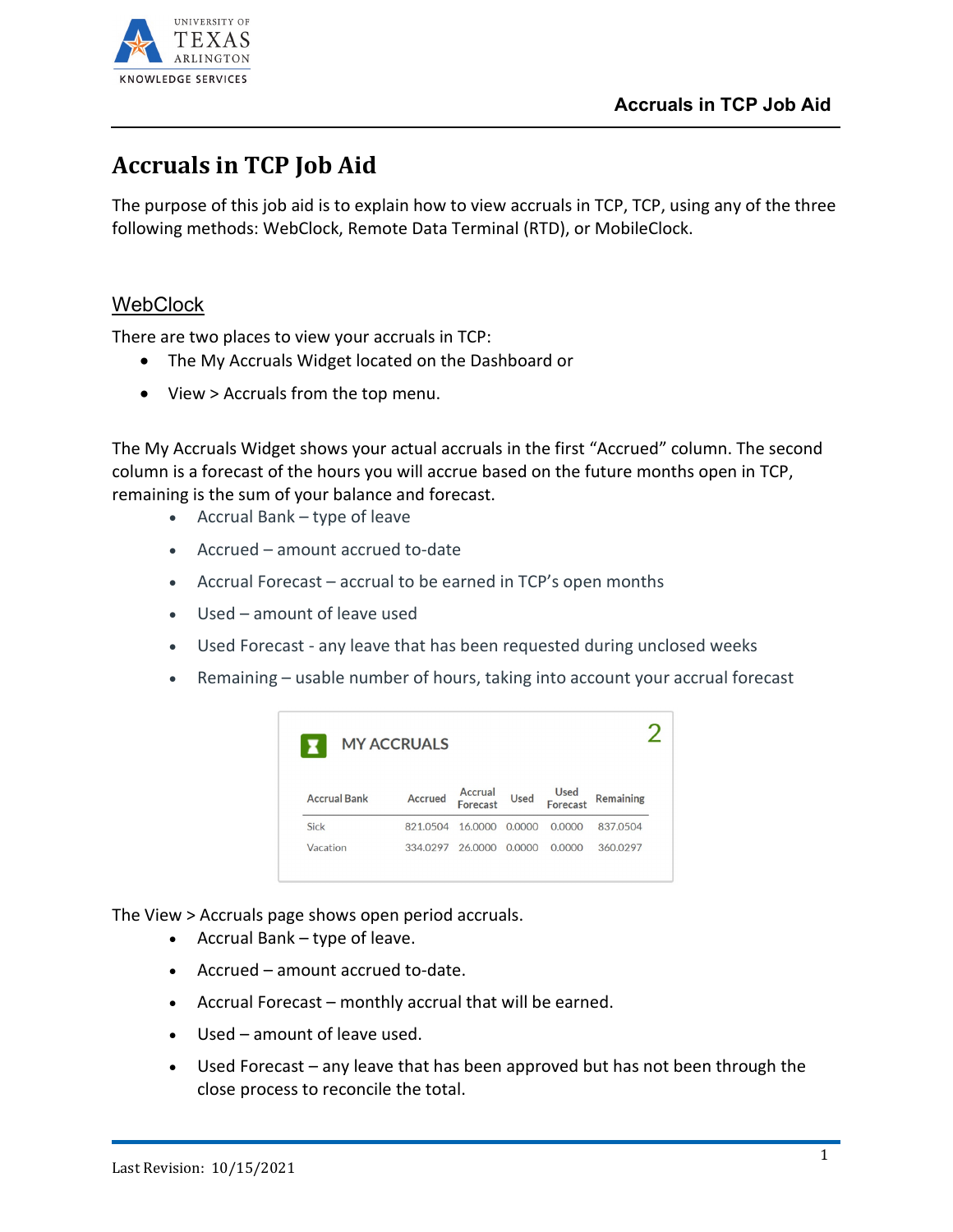

- Expired for straight comp, number of hours that have expired.
- Expired Forecast for straight comp, number of hours that will be expiring.
- Remaining usable number of hours.

| <b>VIEW</b>                                       |          | <b>REQUESTS</b>         |             |                      |                |                         |                  |
|---------------------------------------------------|----------|-------------------------|-------------|----------------------|----------------|-------------------------|------------------|
| Accruals                                          | Messages | <b>FMLA Case</b>        |             |                      |                |                         |                  |
| <b>ACCRUALS</b><br>Select forecast date 6/11/2021 |          | 茴<br>Update             |             |                      |                |                         |                  |
| Showing 2 records of 2                            |          |                         |             |                      |                |                         |                  |
| Accrual Bank <sup>1</sup>                         | Accrued  | <b>Accrual Forecast</b> | <b>Used</b> | <b>Used Forecast</b> | <b>Expired</b> | <b>Expired Forecast</b> | <b>Remaining</b> |
| Sick                                              | 821.0504 | 32,0000                 | 0.0000      | 16,0000              | 0.0000         | 0.0000                  | 837.0504         |
| Vacation                                          | 334.0297 | 52,0000                 | 0.0000      | 8,0000               | 0.0000         | 0.0000                  | 378,0297         |

**Note:** *The forecast on the accruals page indicates any months' accruals where the pay period is not yet closed, and will likely have a balance of two months accruals, but can be more or less.* 

## Remote Data Terminal (RDT)

- 1. Enter the Employee ID. Alternatively, scan your employee ID badge.
- 2. Enter your PIN.
- 3. Select Self Service.
- 4. Click Accruals.

| <b>Hours</b>      | <b>Schedules</b> |
|-------------------|------------------|
| <b>Last Punch</b> | <b>Messages</b>  |
| <b>Accruals</b>   | <b>Requests</b>  |